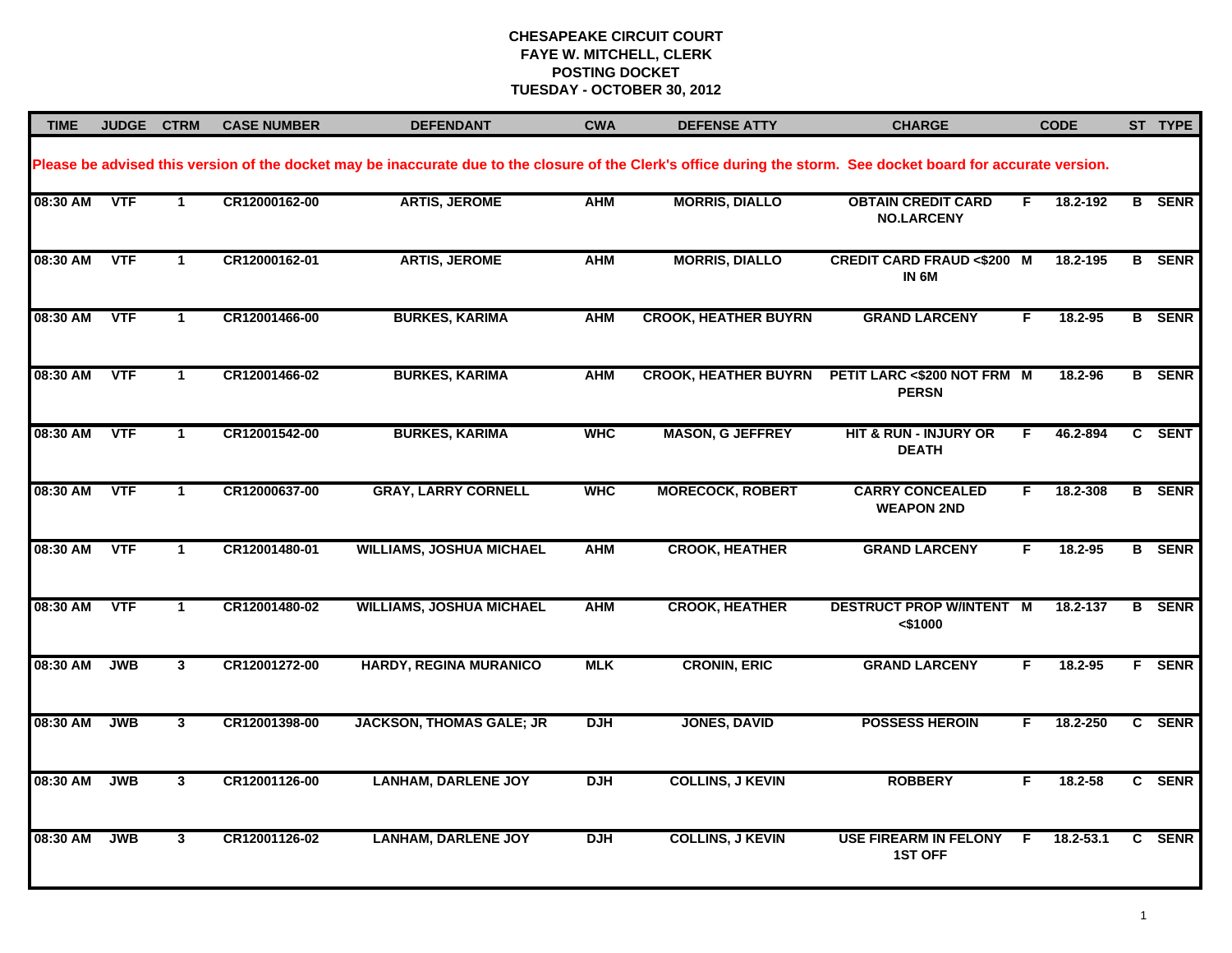| <b>TIME</b> | <b>JUDGE</b>                      | <b>CTRM</b>             | <b>CASE NUMBER</b> | <b>DEFENDANT</b>                 | <b>CWA</b> | <b>DEFENSE ATTY</b>        | <b>CHARGE</b>                                   |                | <b>CODE</b>  |    | ST TYPE       |
|-------------|-----------------------------------|-------------------------|--------------------|----------------------------------|------------|----------------------------|-------------------------------------------------|----------------|--------------|----|---------------|
| 08:30 AM    | <b>JWB</b>                        | $\mathbf{3}$            | CR11000292-00      | <b>LUCH, MAEGAN CAMILLE</b>      | <b>AHM</b> | <b>LEVIN, JOHN D</b>       | <b>POSSESS OXYCODONE</b>                        | F.             | 18.2-250     | C  | <b>DD</b>     |
| 08:30 AM    | <b>JWB</b>                        | 3 <sup>1</sup>          | CR11000292-02      | <b>LUCH, MAEGAN CAMILLE</b>      |            |                            | <b>FTC-1ST OFFENDER</b>                         | м              | 18.2-456     | C  | <b>CAP</b>    |
| 08:30 AM    | <b>JWB</b>                        | 3                       | CR11001086-00      | <b>MARTIN, RAYMOND</b>           | <b>DAW</b> | <b>BLACK, HUGH; III</b>    | <b>FAIL TO RETURN BAILED</b><br><b>PROPERTY</b> | F              | 18.2-117     |    | <b>B</b> SENR |
| 08:30 AM    | <b>JWB</b>                        | 3                       | CR12001627-00      | <b>WILLIAMS, KIMBERLY CELISE</b> | <b>WHC</b> | <b>JELICH, JOHN W; III</b> | <b>PROBATION VIOLATION</b>                      | F.             | 19.2-306     | C. | <b>REV</b>    |
| 08:30 AM    | <b>JWB</b>                        | $\mathbf{3}$            | CR12000137-00      | <b>WISE, ANNA MARIE</b>          |            | Taylor, Matthew T.; Sr.    | <b>STATUTORY BURGLARY</b>                       | F.             | 18.2-91      | в  | <b>CC</b>     |
| 08:30 AM    | JJ                                | 4                       | CR12001674-00      | <b>GRAY, TEQUILA DEVON</b>       | <b>TNH</b> | <b>WINN, A ROBINSON</b>    | <b>LARCENY 3+ OFFENSE</b>                       | F.             | 18.2-96      |    | <b>B</b> SENR |
| 08:30 AM    | $\overline{\mathsf{J}\mathsf{J}}$ | $\overline{\mathbf{4}}$ | CR12002325-00      | <b>JORDAN, KEVIN DELONO</b>      | <b>ASA</b> | <b>BARLOW, JASON A</b>     | <b>VIOL PROBATION ON FEL</b><br><b>OFF</b>      | $\overline{F}$ | 19.2-306     |    | REV           |
| 08:30 AM    | JJ                                | $\overline{\mathbf{4}}$ | CR12000961-00      | <b>NELSON, CHARLES HERBERT</b>   | <b>ASA</b> | Cronin, Eric T.            | POSS SCH I OR II CONTR<br><b>SUBS</b>           | F              | 18.2-250     |    | C SENR        |
| 08:30 AM    | JJ                                | 4                       | CR12000961-02      | <b>NELSON, CHARLES HERBERT</b>   | <b>ASA</b> | Cronin, Eric T.            | <b>POSSESSION OF</b><br><b>MARIJUANA</b>        | М              | 18.2-250.1   |    | C SENR        |
| 08:30 AM    | JJ                                | 4                       | CR12000961-03      | <b>NELSON, CHARLES HERBERT</b>   | <b>ASA</b> | Cronin, Eric T.            | <b>DRUNK IN PUBLIC</b>                          | М              | 46-157       |    | <b>B</b> SENR |
| 08:30 AM    | JJ                                | 4                       | CR12001060-00      | <b>SMITH, ANGIE MARIE</b>        | <b>TNH</b> | <b>JONES, DAVID</b>        | <b>OBTAIN MONEY FALSE</b><br><b>PRETENSE</b>    | F.             | 18.2-178     |    | <b>B</b> SENR |
| 08:30 AM    | JJ                                | 4                       | CR04A02379-01      | <b>VERNON, JASON CARTER</b>      | <b>TNH</b> | <b>BARLOW, JASON A</b>     | <b>VIOL PROBATION ON FEL</b><br><b>OFF</b>      | F.             | 19.2-306     | C  | <b>REV</b>    |
| 08:30 AM    | <b>MATA</b>                       | 5                       | CR12000008-00      | <b>JENNINGS, KRANSTON LAMONT</b> | <b>AEJ</b> | Reveley, H. K.; Jr.        | <b>HABITUAL OFFENDER</b><br><b>PRIOR OFF</b>    |                | F B.46.2-357 |    | <b>B</b> SENR |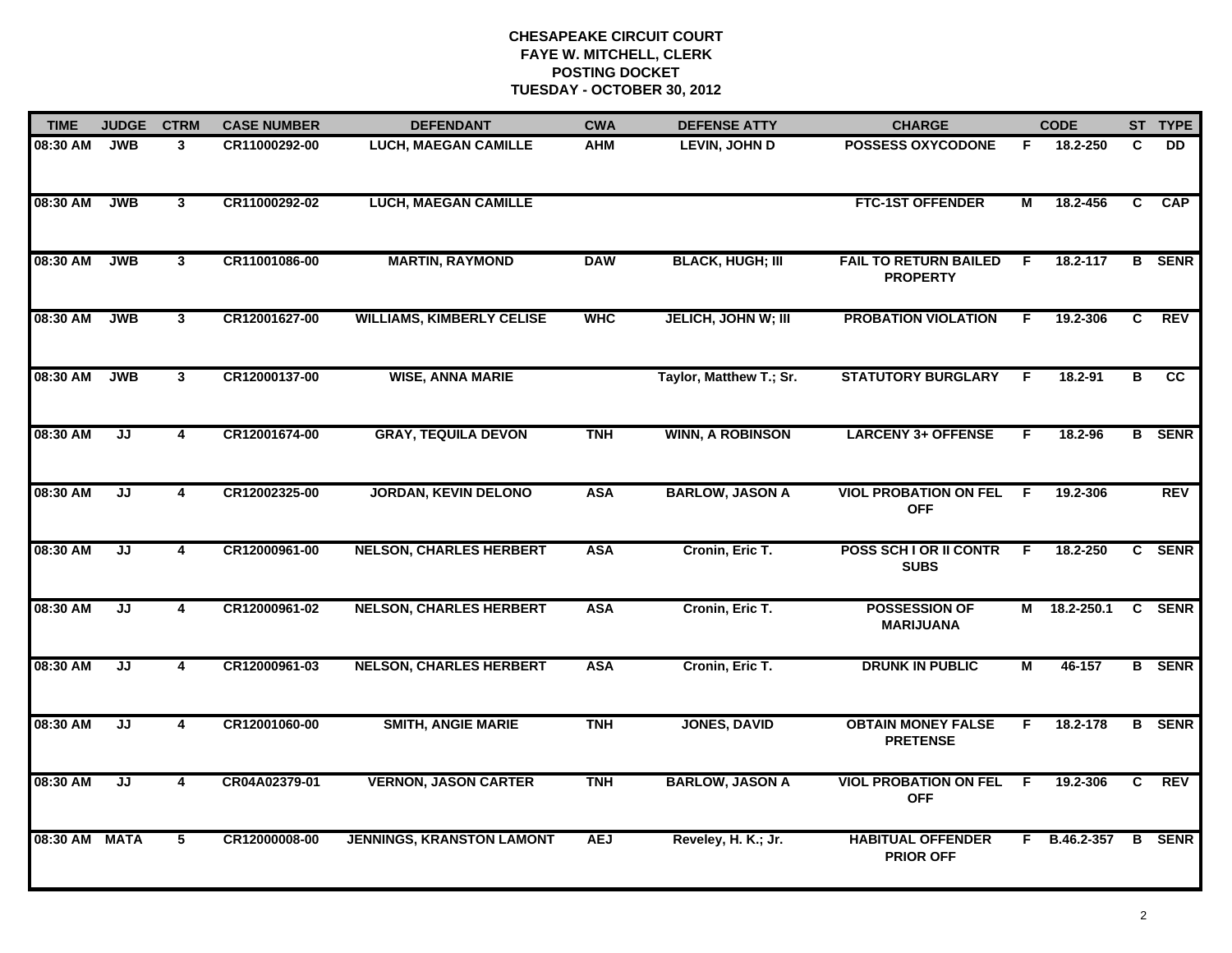| <b>TIME</b>   | <b>JUDGE</b> | <b>CTRM</b> | <b>CASE NUMBER</b> | <b>DEFENDANT</b>                               | <b>CWA</b> | <b>DEFENSE ATTY</b>         | <b>CHARGE</b>                                 |    | <b>CODE</b>  |                | ST TYPE       |
|---------------|--------------|-------------|--------------------|------------------------------------------------|------------|-----------------------------|-----------------------------------------------|----|--------------|----------------|---------------|
| 08:30 AM MATA |              | 5           | CR12001125-00      | JOHNSON, LEARDREW LEONARD;<br>JR               | <b>CPO</b> | <b>MORRIS, DIALLO K</b>     | <b>PWID HEROIN</b>                            | F. | 18.2-248     |                | <b>B</b> SENR |
| 08:30 AM      | <b>MATA</b>  | 5           | CR12001125-01      | <b>JOHNSON, LEARDREW LEONARD;</b><br><b>JR</b> | <b>CPO</b> | <b>MORRIS, DIALLO K</b>     | <b>POSS W/INT MANUF/ETC</b><br><b>SCH VII</b> | F  | 18.2-248     |                | <b>B</b> SENR |
| 08:30 AM      | <b>MATA</b>  | 5           | CR12001125-04      | <b>JOHNSON, LEARDREW LEONARD;</b><br>JR        | <b>CPO</b> | <b>MORRIS, DIALLO K</b>     | <b>DISOBEY JUDGEMENT;</b><br><b>CONTEMPT</b>  | М  | 18.2-456     | $\overline{B}$ | <b>CAP</b>    |
| 08:30 AM      | <b>MATA</b>  | 5           | CR12000867-00      | <b>MATHIS, CHRISTINA LYNN</b>                  | <b>AEJ</b> | <b>DEL DUCA, MARK</b>       | <b>ROBBERY</b>                                | F. | $18.2 - 58$  |                | C SENR        |
| 08:30 AM      | <b>MATA</b>  | 5           | CR11001989-00      | <b>MILLS, JAMES DAVID</b>                      | <b>AEJ</b> | <b>KARLE, KIM</b>           | <b>POSSESS COCAINE</b>                        | F. | 18.2-250     | в              | <b>DD</b>     |
| 08:30 AM MATA |              | 5           | CR11001989-01      | <b>MILLS, JAMES DAVID</b>                      | <b>AEJ</b> | <b>KARLE, KIM</b>           | <b>POSSESS MARIJUANA</b>                      |    | M 18.2-250.1 | В              | <b>DD</b>     |
| 08:30 AM      | <b>MATA</b>  | 5           | CR12000451-01      | PHILLIPS, JEFFREY VERNON                       | <b>CPO</b> | <b>BLACK, HUGH E; III</b>   | <b>CONSPIRE PWID SCH I OR II F</b>            |    | 18.2-248     |                | <b>B</b> SENR |
| 08:30 AM      | <b>MATA</b>  | 5           | CR12001420-00      | <b>POUNDS, JUSTIN EVERETT</b>                  | <b>CPO</b> | <b>DEL DUCA, MARK</b>       | <b>PWID COCAINE</b>                           | F  | 18.2-248     |                | <b>B</b> SENR |
| 08:30 AM      | <b>MATA</b>  | 5           | CR12001420-01      | <b>POUNDS, JUSTIN EVERETT</b>                  | <b>CPO</b> | <b>DEL DUCA, MARK</b>       | <b>PWID COCAINE</b>                           | F. | 18.2-248     |                | <b>B</b> SENR |
| 08:30 AM MATA |              | 5           | CR12001420-02      | <b>POUNDS, JUSTIN EVERETT</b>                  | <b>CPO</b> | <b>DEL DUCA, MARK</b>       | DRUGS: POSSESS SCHIOR F<br>Ш                  |    | 18.2-250     |                | <b>B</b> SENR |
| 08:30 AM MATA |              | 5           | CR12001794-00      | <b>ROBINSON, KEITH L</b>                       | <b>CPO</b> | <b>WINN, A ROBINSON</b>     | <b>POSSESS COCAINE</b>                        | F. | 18.2-250     |                | <b>B</b> SENR |
| 08:30 AM      | <b>RDS</b>   | 6           | CR11001622-00      | <b>KNIGHT, DARRYL LAMONT</b>                   | <b>AWW</b> | <b>Mason, Sharon Butler</b> | <b>VIOL PROBATION ON FEL F</b><br><b>OFF</b>  |    | 19.2-306     | C              | <b>REV</b>    |
| 08:30 AM      | <b>RDS</b>   | 6           | CR12000016-00      | PHILLIPS, JASON TODD                           | <b>AEP</b> | Jones, David L              | POSS SCH I OR II CONT SUB F                   |    | 18.2-250     | в              | <b>REV</b>    |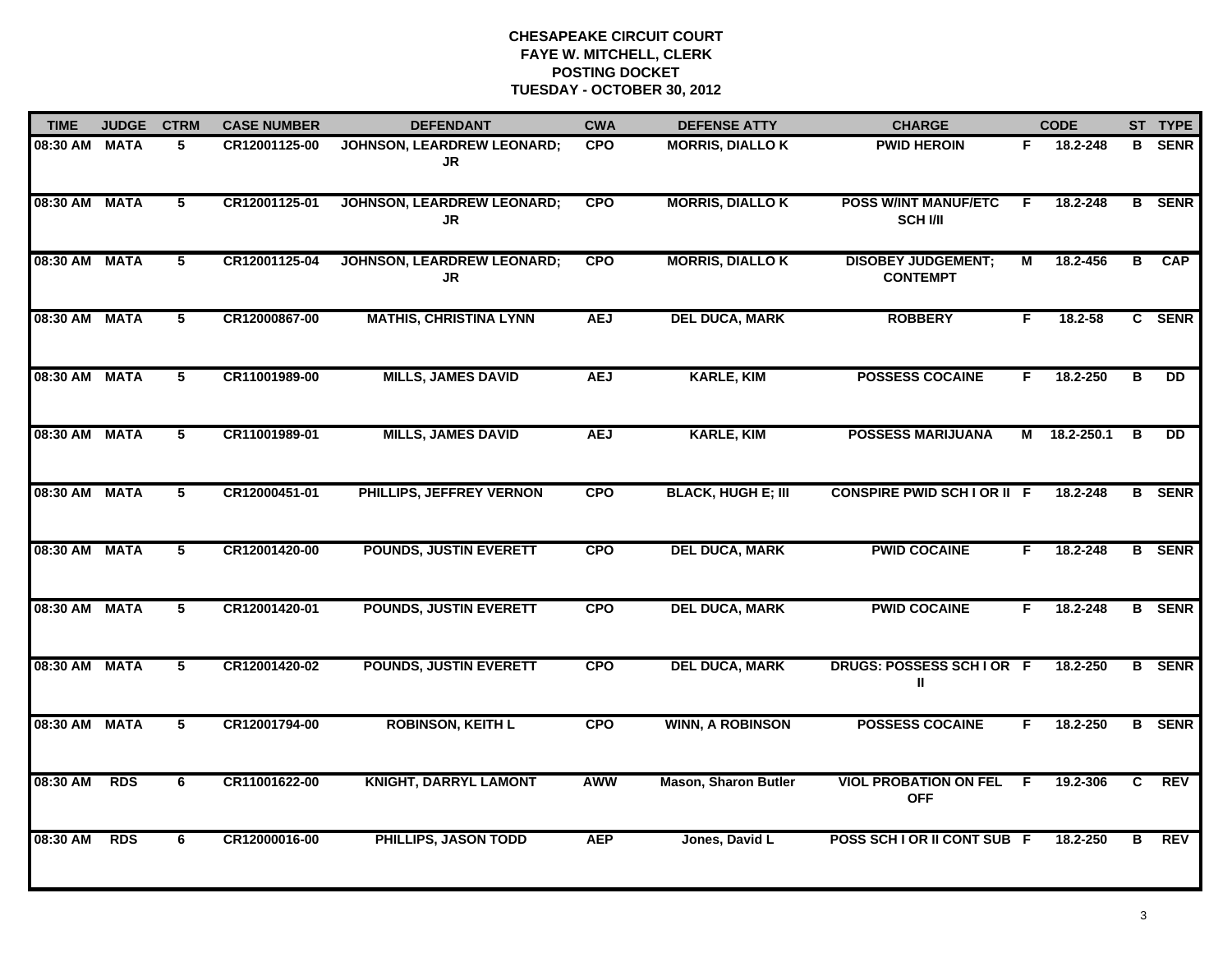| <b>TIME</b>   | <b>JUDGE</b> | <b>CTRM</b>    | <b>CASE NUMBER</b> | <b>DEFENDANT</b>              | <b>CWA</b> | <b>DEFENSE ATTY</b>         | <b>CHARGE</b>                                  |     | <b>CODE</b>           |   | ST TYPE         |
|---------------|--------------|----------------|--------------------|-------------------------------|------------|-----------------------------|------------------------------------------------|-----|-----------------------|---|-----------------|
| 08:30 AM      | <b>RDS</b>   | 6.             | CR12000016-01      | PHILLIPS, JASON TODD          |            |                             | <b>CONTEMPT - FTC FIRST</b><br><b>OFFENDER</b> | м   | 18.2-456              | C | <b>CAP</b>      |
| 08:30 AM      | <b>RDS</b>   | 6              | CR12002434-00      | <b>ROSCOE, MICHAEL GENE</b>   | AWW        | <b>Mason, Sharon Butler</b> | <b>VIOL PROBATION ON FEL</b><br><b>OFF</b>     | - F | 19.2-306              | C | <b>REV</b>      |
| 08:30 AM      | <b>RDS</b>   | 6              | CR10002076-01      | <b>WILSON, LESLIE DARNELL</b> | <b>ASA</b> | <b>REVELEY, HK</b>          | <b>VIOL PROBATION ON FEL F</b><br><b>OFF</b>   |     | 19.2-306              | C | <b>REV</b>      |
| 09:30 AM MATA |              | $\mathbf{2}$   | CR12002025-00      | <b>CARTER, DOUGLAS WAYNE</b>  | <b>MLK</b> | <b>WINN, A ROBINSON</b>     | POSS CONT SUB SCHIOR II F                      |     | 18.2-250              | В | TBS             |
| 09:30 AM      | <b>MATA</b>  | $\mathbf{2}$   | CR11003090-02      | <b>DAVIS, CYNTHIA YVETTE</b>  |            |                             | <b>FTC-ASAP</b>                                | М   | 18.2-456              |   | <b>SC</b>       |
| 09:30 AM MATA |              | $\mathbf{2}$   | CR12000321-01      | <b>DAVIS, DESHAN JESSE</b>    |            |                             | <b>FTC-ASAP</b>                                | Μ   | 18.2-456              |   | SC              |
| 09:30 AM      | <b>MATA</b>  | $\overline{2}$ | CR11002603-00      | <b>GALLOP, WESLEY THOMAS</b>  | <b>DJH</b> |                             | MANUF/DISTRB SCH I/ II 2ND F<br><b>OFF</b>     |     | 18.2-248              |   | <b>B</b> ADAT   |
| 09:30 AM      | <b>MATA</b>  | $\overline{2}$ | CR11002603-03      | <b>GALLOP, WESLEY THOMAS</b>  | <b>DJH</b> |                             | <b>SUSP O/L</b>                                |     | M B.46.2-301          |   | <b>B</b> ADAT   |
| 09:30 AM MATA |              | $\mathbf{2}$   | CR12000708-00      | <b>HUNTER, THOMAS LEWIS</b>   | <b>ANM</b> | <b>MASSIE, MICHAEL J</b>    | <b>VIOL PROBATION ON FEL F</b><br><b>OFF</b>   |     | 19.2-306              |   | C ADAT          |
| 09:30 AM      | <b>MATA</b>  | $\mathbf{2}$   | CR12002622-00      | <b>JOHNSON, LISA FARA</b>     | <b>AEP</b> | <b>WOODS, MICHAEL</b>       | <b>DUI-3RD</b>                                 |     | F C.18.2-266          |   | <b>B</b> ADAT   |
| 09:30 AM MATA |              | $\mathbf{2}$   | CR12002622-01      | <b>JOHNSON, LISA FARA</b>     | <b>AEP</b> | <b>WOODS, MICHAEL</b>       | <b>REFUSAL-3RD</b>                             |     | M B.18.2-268.3 B ADAT |   |                 |
| 09:30 AM MATA |              | $\overline{2}$ | CR11000507-01      | <b>NASH, LUCAS W</b>          |            |                             | <b>FTC-ASAP</b>                                | М   | 18.2-456              |   | $\overline{sc}$ |
| 09:30 AM MATA |              | $\overline{2}$ | CR12000648-02      | <b>NEVES, TRACY LEE</b>       |            |                             | <b>DISOBEY JUDGEMENT;</b><br><b>CONTEMPT</b>   | Μ   | 18.2-456              |   | SC              |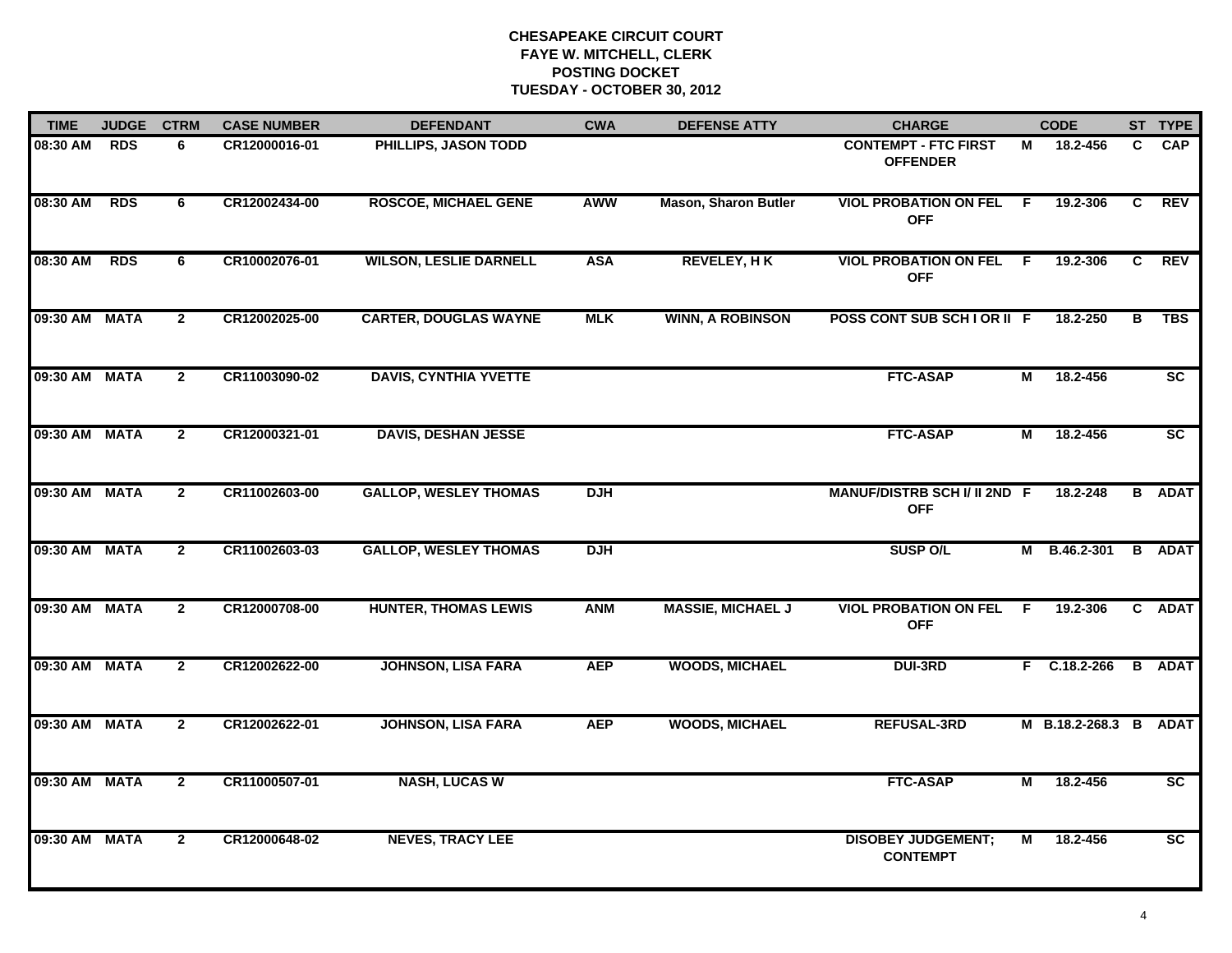| <b>TIME</b>   | <b>JUDGE</b> | <b>CTRM</b>          | <b>CASE NUMBER</b> | <b>DEFENDANT</b>               | <b>CWA</b> | <b>DEFENSE ATTY</b>       | <b>CHARGE</b>                                       |    | <b>CODE</b>         |                | ST TYPE                |
|---------------|--------------|----------------------|--------------------|--------------------------------|------------|---------------------------|-----------------------------------------------------|----|---------------------|----------------|------------------------|
| 09:30 AM      | <b>MATA</b>  | $\mathbf{2}$         | CR11003149-01      | PINKNEY, YOLANDA               |            |                           | <b>COURT OFFIC MISBEHAV;</b><br><b>CONTEMPT</b>     | М  | 18.2-456            |                | <b>SC</b>              |
| 09:30 AM MATA |              | $\overline{2}$       | CR10001169-02      | <b>RANDOLPH, JOSEPH BROOKS</b> |            |                           | <b>FTC SC RULE-ASAP</b>                             | М  | 18.2-456            |                | $\overline{\text{sc}}$ |
| 09:30 AM MATA |              | $\mathbf{2}$         | CR12000409-02      | <b>TILLERY, DAMON LARMAL</b>   |            |                           | <b>FTC-ASAP</b>                                     | М  | 18.2-456            |                | $\overline{\text{sc}}$ |
| 10:00 AM      | <b>VTF</b>   | $\mathbf 1$          | CR12000939-00      | <b>MCKEE, JEREMY LUCAS</b>     | <b>MLK</b> | <b>BLACK, HUGH E; III</b> | <b>ATTEMPT 2ND DEGREE</b><br><b>MURDER</b>          | F. | $18.2 - 32$         |                | C TRYL                 |
| 10:00 AM      | <b>VTF</b>   | $\mathbf 1$          | CR12000939-01      | <b>MCKEE, JEREMY LUCAS</b>     | <b>MLK</b> | <b>BLACK, HUGH E; III</b> | <b>MALICIOUSLY WOUNDING</b>                         | -F | 18.2-154            |                | C TRYL                 |
| 10:00 AM      | <b>VTF</b>   | $\blacktriangleleft$ | CR12000939-02      | <b>MCKEE, JEREMY LUCAS</b>     | <b>MLK</b> | <b>BLACK, HUGH E; III</b> | <b>USE, ATTEMPT DISPLAY</b><br><b>F/ARM</b>         | F. | $18.2 - 53.1$       |                | C TRYL                 |
| 10:00 AM      | <b>VTF</b>   | $\mathbf 1$          | CR12000939-03      | <b>MCKEE, JEREMY LUCAS</b>     | <b>MLK</b> | <b>BLACK, HUGH E; III</b> | <b>ASSAULT &amp; BATTER</b>                         | м  | 18.2-57             |                | C TRYL                 |
| 10:00 AM      | <b>VTF</b>   | $\mathbf{1}$         | CR12000939-04      | <b>MCKEE, JEREMY LUCAS</b>     | <b>MLK</b> | <b>BLACK, HUGH E; III</b> | <b>POINT BRANDISH F/ARM</b>                         | М  | 18.2-282            |                | C TRYL                 |
| 10:00 AM      | <b>VTF</b>   | $\mathbf{1}$         | CR12000939-05      | <b>MCKEE, JEREMY LUCAS</b>     | <b>MLK</b> | <b>BLACK, HUGH E; III</b> | <b>ASSAULT &amp; BATTERY-FAM M</b><br><b>MEMBER</b> |    | $18.2 - 57.2$       |                | C TRYL                 |
| 10:00 AM      | <b>VTF</b>   | 1                    | CR12000939-06      | <b>MCKEE, JEREMY LUCAS</b>     | <b>MLK</b> | <b>BLACK, HUGH E; III</b> | <b>RECKLESS DRIVING</b>                             |    | M A.46.2-852 S TRYL |                |                        |
| 10:00 AM      | <b>JWB</b>   | $\mathbf{3}$         | CR11002433-00      | <b>BENTLY, JUSTIN</b>          | <b>DAW</b> | <b>TAYLOR, MATTHEW</b>    | <b>OBTAIN CREDIT CARD</b><br><b>NO.LARCENY</b>      | F. | 18.2-192            | $\overline{c}$ | $\overline{cc}$        |
| 10:00 AM      | <b>JWB</b>   | $\mathbf{3}$         | CR12002601-00      | <b>DREWITT, ARTIE L</b>        | <b>DAW</b> | Cronin, Eric T            | <b>EMBEZZLEMENT</b>                                 | F. | 18.2-111            |                | <b>B</b> PLEA          |
| 10:00 AM      | <b>JWB</b>   | 3 <sup>1</sup>       | CR12001610-00      | <b>HARRIS, SHANE ROBERT</b>    | <b>AWW</b> |                           | <b>POSSESS COCAINE</b>                              | F. | 18.2-250            | В              | C                      |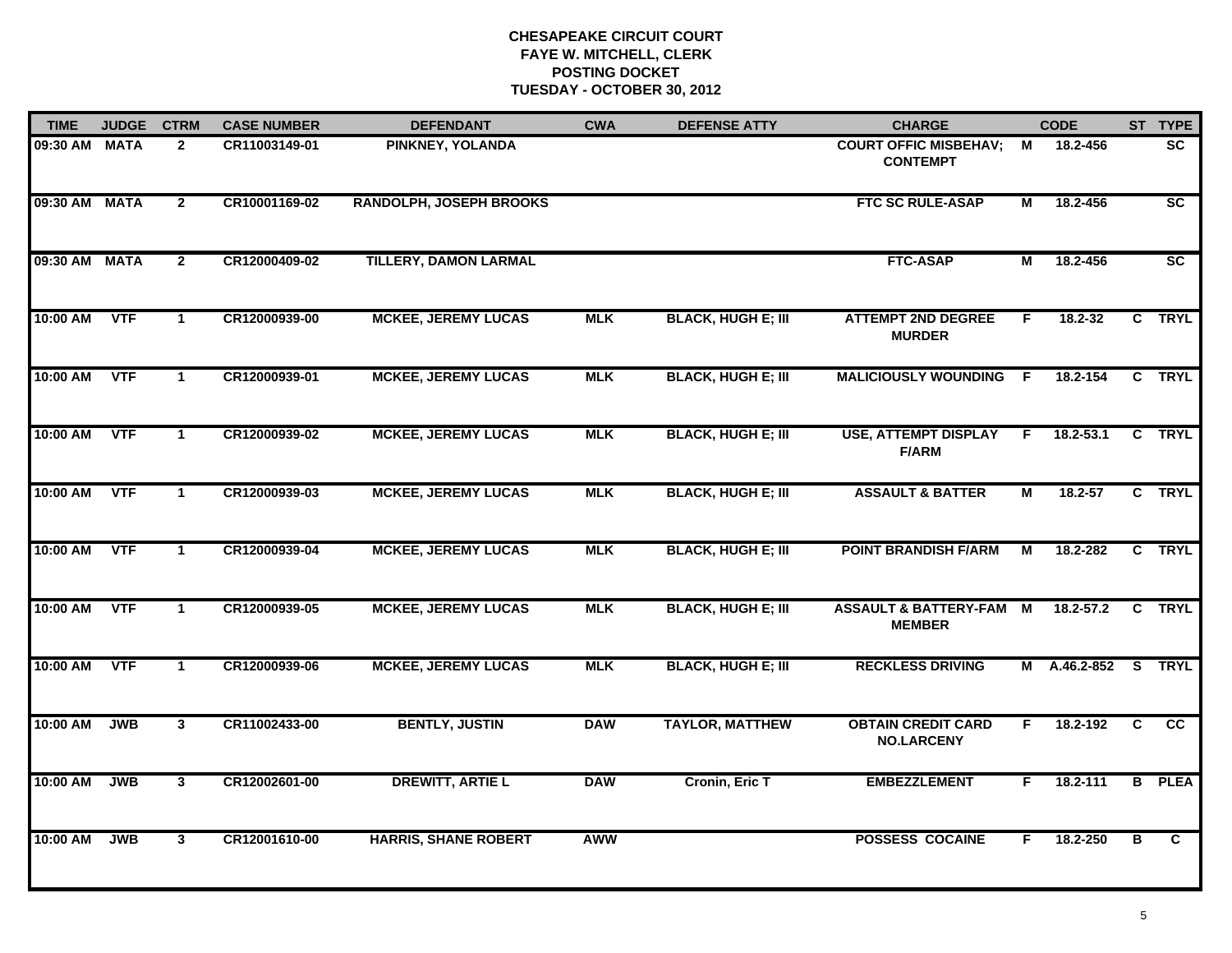| <b>TIME</b> | <b>JUDGE</b> | <b>CTRM</b>    | <b>CASE NUMBER</b> | <b>DEFENDANT</b>               | <b>CWA</b> | <b>DEFENSE ATTY</b>      | <b>CHARGE</b>                                        |    | <b>CODE</b>    |                         | ST TYPE       |
|-------------|--------------|----------------|--------------------|--------------------------------|------------|--------------------------|------------------------------------------------------|----|----------------|-------------------------|---------------|
| 10:00 AM    | <b>JWB</b>   | 3              | CR12001610-01      | <b>HARRIS, SHANE ROBERT</b>    | <b>AWW</b> |                          | POSS MARIJUANA 1ST OFF M                             |    | 18.2-250.1     | в                       | C.            |
| 10:00 AM    | <b>JWB</b>   | $\mathbf{3}$   | CR12002476-00      | <b>HILTIBRAN, JAMES</b>        | <b>DAW</b> | <b>WENTWORTH, RACHEL</b> | <b>STATUTORY BURGLARY</b>                            | -F | 18.2-91        | B                       | <b>TRYL</b>   |
| 10:00 AM    | <b>JWB</b>   | $\mathbf{3}$   | CR12002345-00      | <b>JOHNSON, OCIE REID</b>      | <b>DAW</b> | <b>WINN, A ROBINSON</b>  | <b>HABITUAL OFFENDER</b>                             |    | $F$ B.46.2-357 |                         | <b>B</b> TRYL |
| 10:00 AM    | <b>JWB</b>   | $\mathbf{3}$   | CR12002514-00      | <b>MINNIX, MICHAEL JAMES</b>   | <b>DJH</b> | <b>JONES, DAVID</b>      | <b>ASSAULT AND BATTER-</b><br><b>OFFICER</b>         | F  | $18.2 - 57$    |                         | C TRYL        |
| 10:00 AM    | <b>JWB</b>   | 3 <sup>1</sup> | CR12002514-01      | <b>MINNIX, MICHAEL JAMES</b>   | <b>DJH</b> | <b>JONES, DAVID</b>      | <b>ELUDE</b>                                         | F. | 46.2-817B      |                         | C TRYL        |
| 10:00 AM    | <b>JWB</b>   | 3              | CR12002477-00      | <b>MULLEN, EVAN COLEMAN</b>    | <b>DAW</b> | Buyrn, Richard L         | <b>STATUTORY BURGLARY</b>                            | F. | 18.2-91        |                         | <b>B</b> TRYL |
| 10:00 AM    | <b>JWB</b>   | $\overline{3}$ | CR12001830-00      | <b>REYNOLDS, EMMANUEL LOVE</b> | <b>DAW</b> | Jones, David L.          | <b>NONVIOLENT FELON POSS F</b><br><b>GUN &gt;10Y</b> |    | 18.2-308.2     | $\overline{\mathbf{B}}$ | <b>PLEA</b>   |
| 10:00 AM    | <b>JWB</b>   | $\mathbf{3}$   | CR12000755-00      | <b>STEPHENSON, KENNEDY C</b>   | <b>DJH</b> | <b>MASSIE, MICHAEL J</b> | <b>PWID COCAINE</b>                                  | F  | 18.2-248       |                         | C TRYL        |
| 10:00 AM    | <b>JWB</b>   | 3 <sup>1</sup> | CR12000755-00      | <b>STEPHENSON, KENNEDY C</b>   | <b>DJH</b> | <b>MASSIE, MICHAEL J</b> | <b>PWID COCAINE</b>                                  | F. | 18.2-248       | C                       | <b>SUP</b>    |
| 10:00 AM    | <b>JWB</b>   | 3              | CR12000755-01      | <b>STEPHENSON, KENNEDY C</b>   | <b>DJH</b> | <b>MASSIE, MICHAEL J</b> | <b>RESISTING ARREST</b>                              | М  | 18.2-479.1     |                         | C TRYL        |
| 10:00 AM    | <b>JWB</b>   | $\mathbf{3}$   | CR12000755-02      | <b>STEPHENSON, KENNEDY C</b>   | <b>DJH</b> | <b>MASSIE, MICHAEL J</b> | <b>FTA TRIAL</b>                                     | М  | 18.2-456       |                         | C TRYL        |
| 10:00 AM    | <b>JWB</b>   | $\mathbf{3}$   | CR12001344-00      | <b>TOWNSEND, JUSTIN</b>        | <b>DAW</b> | Ortiz, Kathleen A.       | <b>IDENTITY THEFT-GOODS OR F</b><br><b>SERVIC</b>    |    | 18.2-186.3     | B                       | <b>TRYL</b>   |
| 10:00 AM    | <b>JWB</b>   | $\mathbf{3}$   | CR12001344-01      | <b>TOWNSEND, JUSTIN</b>        | <b>DAW</b> |                          | <b>CREDIT CARD FRAUD</b>                             | F. | 18.2-195       |                         | <b>B</b> TRYL |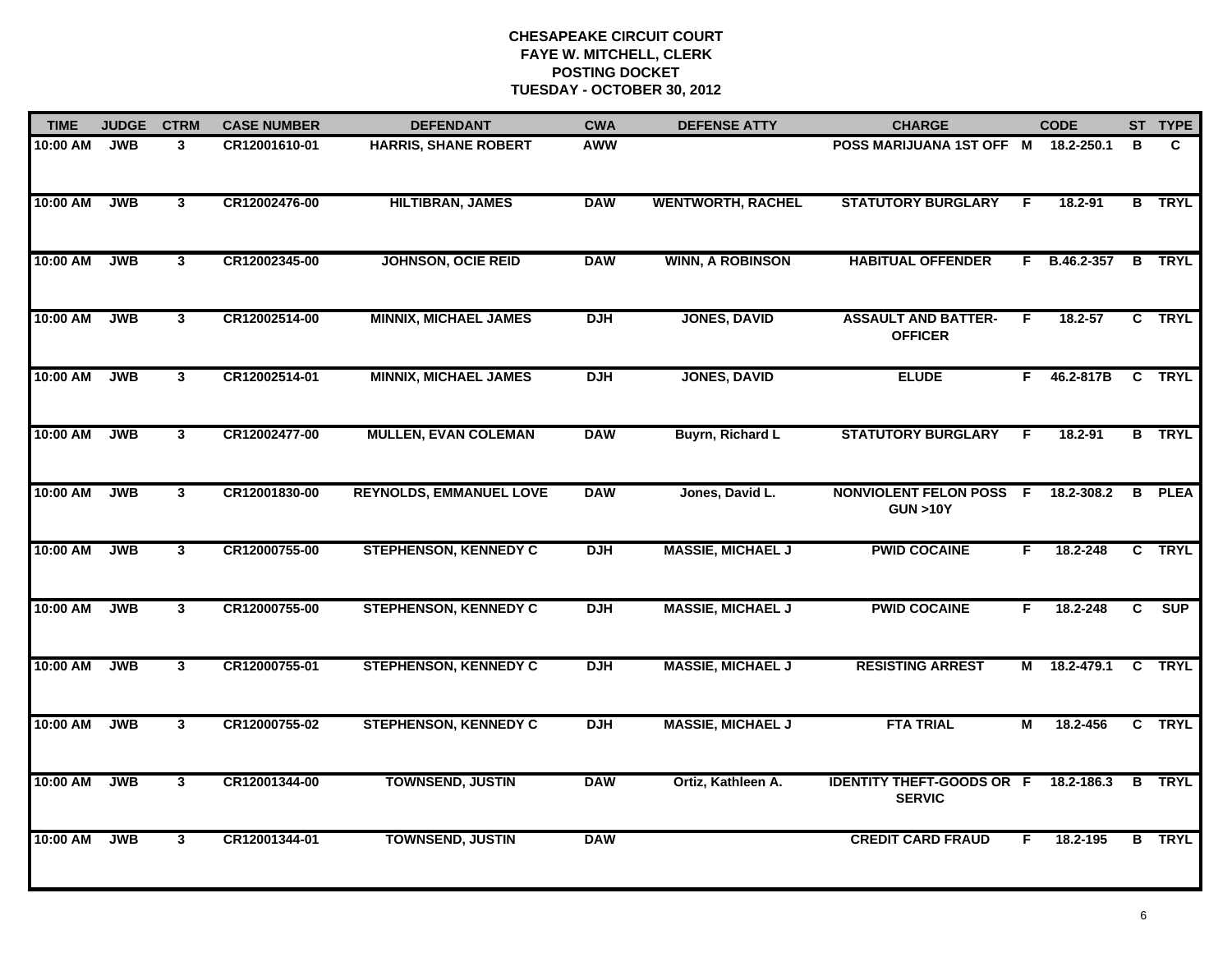| <b>TIME</b>   | <b>JUDGE</b> | <b>CTRM</b>    | <b>CASE NUMBER</b> | <b>DEFENDANT</b>              | <b>CWA</b> | <b>DEFENSE ATTY</b>     | <b>CHARGE</b>                                  | <b>CODE</b>       |    | ST TYPE       |
|---------------|--------------|----------------|--------------------|-------------------------------|------------|-------------------------|------------------------------------------------|-------------------|----|---------------|
| 10:00 AM MATA |              | 5              | CR12002409-00      | <b>BASNIGHT, EDWARD; JR</b>   | <b>AEJ</b> | Cronin, Eric T.         | <b>GRAND LARCENY</b>                           | 18.2-95<br>F.     |    | C TRYL        |
| 10:00 AM MATA |              | 5              | CR12002409-01      | <b>BASNIGHT, EDWARD; JR</b>   | <b>AEJ</b> | Cronin, Eric T.         | POSS BURGLARIOUS TOOLS F                       | 18.2-94           |    | C TRYL        |
| 10:00 AM MATA |              | 5              | CR12002409-02      | <b>BASNIGHT, EDWARD; JR</b>   | <b>AEJ</b> | Cronin, Eric T.         | <b>POSS BURGLARIOUS TOOLS F</b>                | 18.2-94           |    | C TRYL        |
| 10:00 AM MATA |              | 5              | CR12002409-03      | <b>BASNIGHT, EDWARD; JR</b>   | <b>AEJ</b> | Cronin, Eric T.         | <b>GRAND LARCENY</b>                           | $18.2 - 95$<br>F. |    | C TRYL        |
| 10:00 AM MATA |              | 5              | CR12002409-04      | <b>BASNIGHT, EDWARD; JR</b>   | <b>AEJ</b> | Cronin, Eric T.         | <b>DAMAGE PROP W/ INTENT</b>                   | 18.2-137<br>- F   |    | C TRYL        |
| 10:00 AM MATA |              | 5              | CR12001863-00      | <b>CAMPBELL, IAIN</b>         | <b>ASA</b> | <b>BLACK, HUGH; III</b> | <b>MALICIOUS WOUNDING</b>                      | $18.2 - 51$<br>F. |    | C TRYL        |
| 10:00 AM MATA |              | $\overline{5}$ | CR12001863-01      | <b>CAMPBELL, IAIN</b>         | <b>ASA</b> | <b>BLACK, HUGH; III</b> | <b>ABDUCT BY</b><br><b>FORCE/INTIMIDATION</b>  | F<br>$18.2 - 47$  |    | C TRYL        |
| 10:00 AM MATA |              | 5              | CR12001863-02      | <b>CAMPBELL, IAIN</b>         | <b>ASA</b> | <b>BLACK, HUGH; III</b> | <b>USE FIREARM IN FELONY</b><br><b>1ST OFF</b> | 18.2-53.1<br>F.   |    | C TRYL        |
| 10:00 AM MATA |              | 5              | CR12002282-00      | <b>CARTER, DENNIS DESMOND</b> | <b>AEP</b> | Morris, Diallo K.       | <b>PETIT LARCENY 3RD</b><br><b>OFFENSE</b>     | 18.2-104<br>F.    |    | <b>B</b> TRYL |
| 10:00 AM MATA |              | 5              | CR12001720-00      | <b>CHALK, ELTRON DONNELL</b>  | <b>ASA</b> | <b>MATHENY, AMINA</b>   | <b>POSSESS OF COCAINE</b>                      | 18.2-250<br>F.    |    | C TRYL        |
| 10:00 AM MATA |              | 5              | CR12001720-00      | <b>CHALK, ELTRON DONNELL</b>  | <b>ASA</b> | <b>MATHENY, AMINA</b>   | <b>POSSESS OF COCAINE</b>                      | 18.2-250<br>F.    | C  | <b>SUP</b>    |
| 10:00 AM MATA |              | 5              | CR12001720-01      | <b>CHALK, ELTRON DONNELL</b>  | <b>ASA</b> | <b>MATHENY, AMINA</b>   | <b>FAIL TO ID</b>                              | М<br>46-209       |    | C TRYL        |
| 10:00 AM MATA |              | 5              | CR12001720-01      | <b>CHALK, ELTRON DONNELL</b>  | <b>ASA</b> | <b>MATHENY, AMINA</b>   | <b>FAIL TO ID</b>                              | 46-209<br>М       | C. | SUP           |